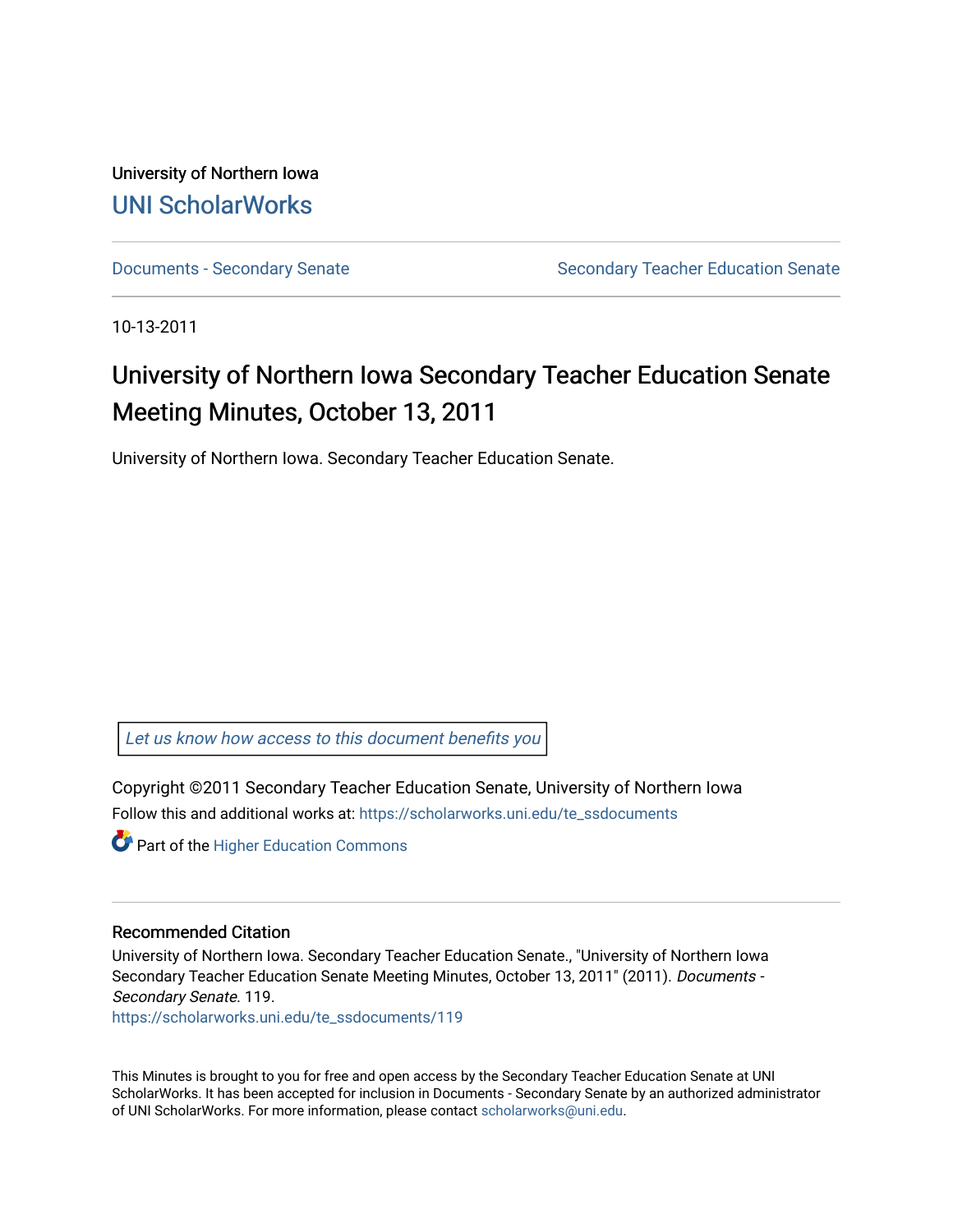#### **Secondary Teacher Education Senate Minutes Thursday Oct. 13, 2011 3:30 McCollum Science Hall 124**

#### **I. Roll and Introductions**

**Present:** Cherin Lee (Coordinator, Secondary Teacher Education), Melissa Heston (Coordinator, Elementary Teacher Education), Ben Forsyth (Professional Sequence), Terri Laswelle (Clinical Experiences), Dianna Briggs (Business Education), Larry Escalada (Science Education), Tammy Gregersen (Modern Languages & TESOL), Katherine Lavelle (Speech & Theatre), Andrew McCormick (Art Education), Chris Curran (Special Education), Barb Bakker (Physical Education/Health Education), Becky Hawbaker (Teacher Education Faculty Chair), Barry Wilson (Director of Assessment), Doug Hotek (Technology Education), Kevin Droe (Music Education), Chad Christopher (Social Sciences)

**Absent:** Rick Vanderwall (English), Jihwa Noh (Mathematics Education)

Lori Wurtz was introduced as the new Teacher Education Secretary

A new senate list was distributed – please review the data. When complete, a pdf will be distributed.

## **II. Approval of Sept. 15 minutes**

A correction to the minutes was noted.

Dianna Briggs moved to approve the Sept. 15 minutes and Tammy Gregersen seconded.

## **III. Previous business continued**

• *Terms of service on the Secondary Senate – staggered membership* 

Cherin distributed the new Secondary Senate list and asked everyone to review the information and terms of office.

Cherin asked for any objections to terms of office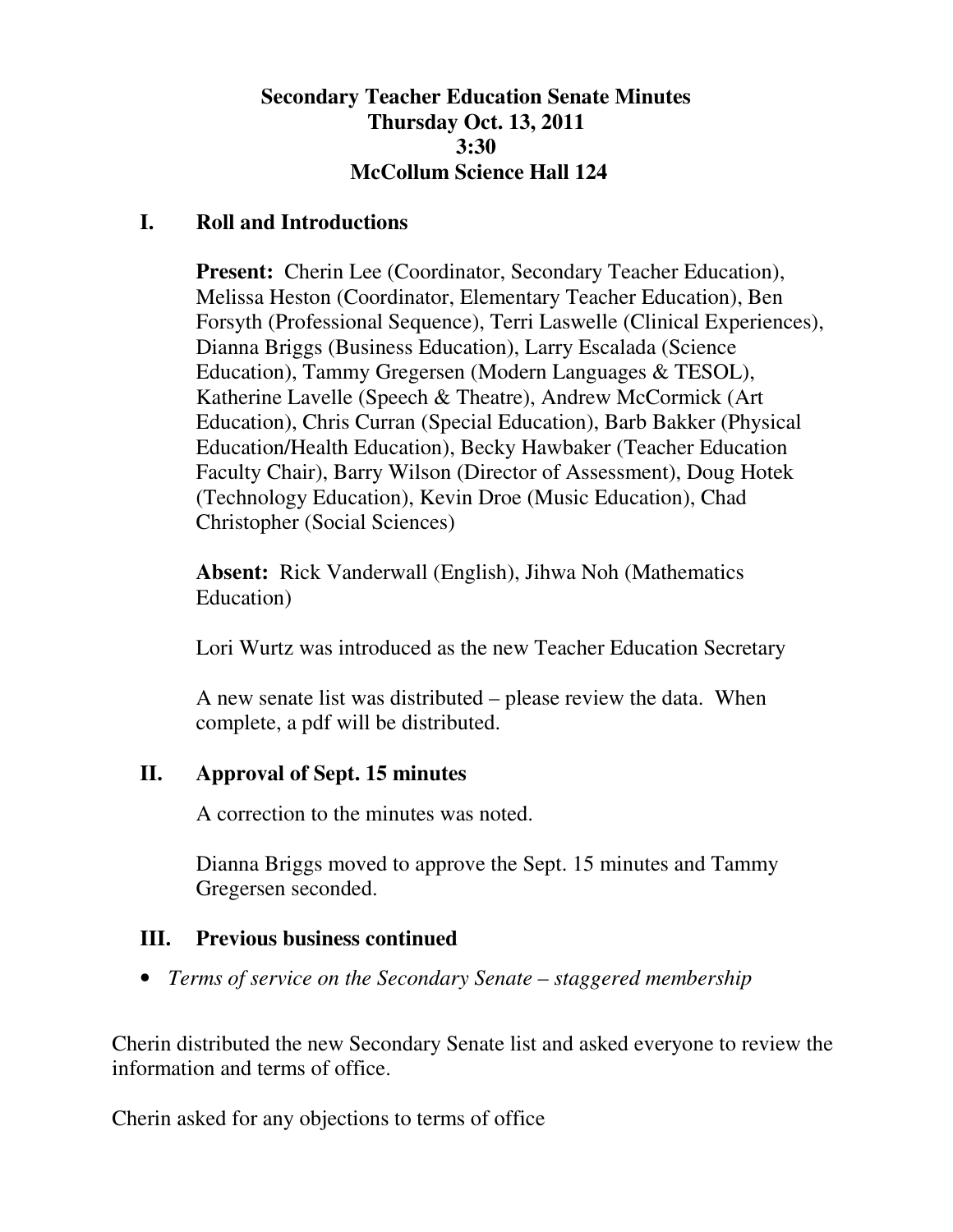• *Finalizing Standing Committees - involvement of Senate alternates* 

The Curriculum and the Assessment committees are yet to be completed. She asked for any alternates willing to serve. Ben Forsyth, Tammy Gregersen, Doug Hotek and Barry Wilson volunteered.

An email will go out to the Teacher Education list serve to see who is willing to participate as Senate representatives on the Teacher Education Program Improvement Advisory Board. This advisory board is a practitioner-oriented board and is required to meet once per semester per the Dept. of Education. The Teacher Education Program Improvement Advisory Board my meet yet this fall. No notifications have been sent yet. Cherin will be contacting administrators and teachers. Meeting via conference calls may be possible after the first in-person meeting.

A separate advisory board, the Teacher Education Advisory Board, provides a state perspective. This advisory board is chaired by Dr. Nadeen Davidson.

• *Voting for Senate Members* 

The Bylaws don't indicate who is eligible to vote should there need to be Senate elections. The question is how do we want to go about getting people on the Senate? For this initial Senate, Cherin went to Dept. heads. The group members gave several suggestions as to how they thought the process could/should work. At the November meeting we will continue this discussion with the intent of making a decision by motion. Melissa and Cherin will work on the wording.

The question of who each Senate member represents was posed. Per Melissa, each member should represent what is in the best interest of Teacher Education. The Elementary TE Senate has already been asked to think about this.

## **IV. New Business**

## *A. Attendance at IACTE next Thursday/Friday in Coralville*

If you are interested in attending the IACTE meeting, you may still register. The fee is \$25.00 per person. Cherin and Melissa will both be attending. The IACTE is the primary organizing body for Teacher Education programs in Iowa – the voice for all teacher education programs collectively. It is consulted by state legislators with regards to teacher education. UNI should be represented so that the voice of IACTE is not that of only the small liberal arts colleges.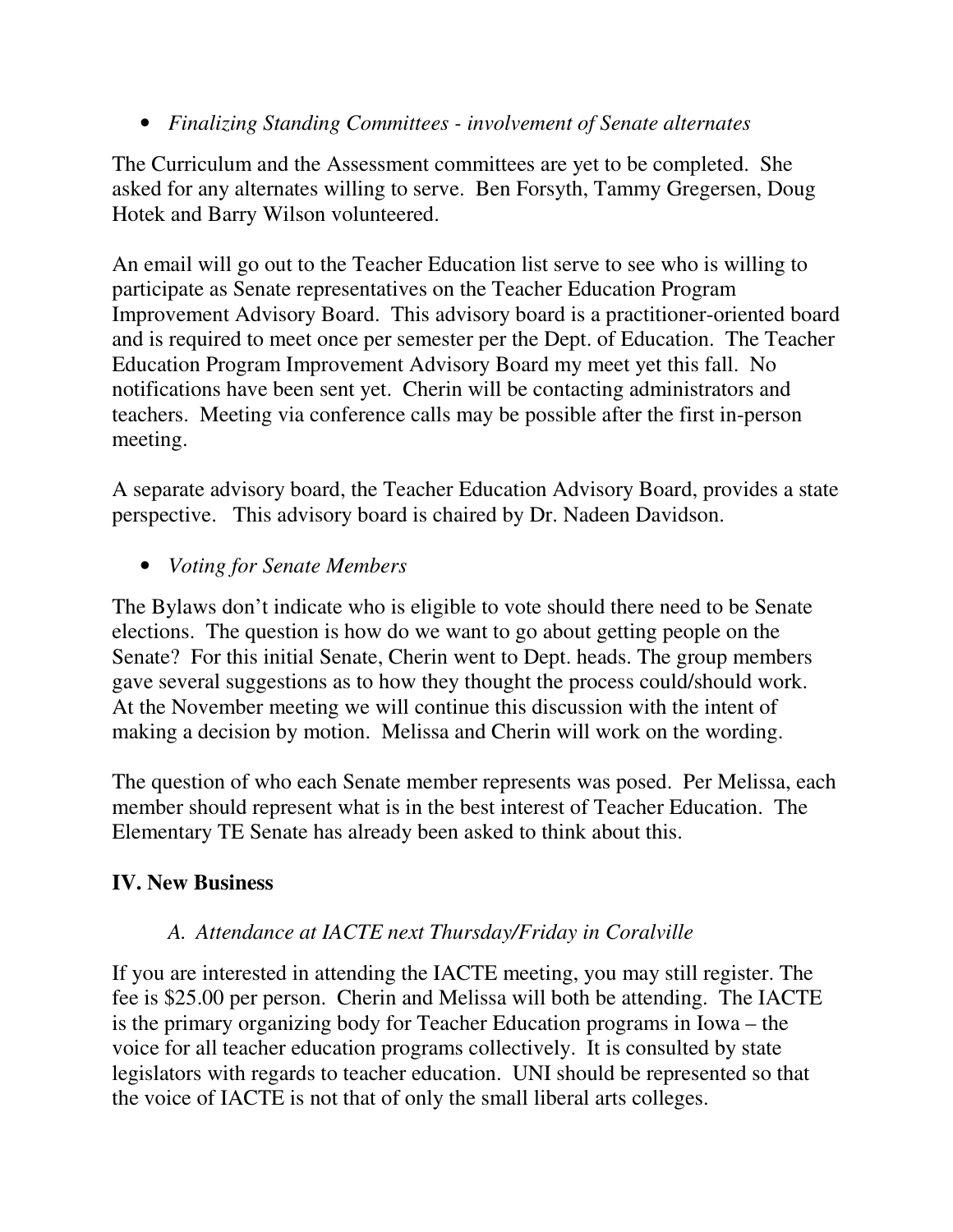B. *Teacher Education representation on the University Diversity Committee* Kerri Clopton was the CTE rep to the University Diversity Committee.

Cherin posed the question - Do we want a separate voice on the University Diversity Committee or are the people already on it that are in Teacher Education sufficient? Melissa will talk with Cathy Miller and Alison Beharka who represent the Secondary Senate on the Teacher Education Diversity Committee.

#### C. *Educational initiatives - sent prior to the meeting* (explanation - Dianna Briggs)

Dianna sits on the Advisory Board for Waterloo schools. She sent the composite list of initiatives from the Waterloo school system prior to this meeting because we need to understand initiatives in which school systems are involved. This is also important information for students as they prepare to work in school systems. The suggestion was made to place the initiative document on Google Docs and then link the Teacher Education site to it. If we link to a site that is evolving and changing then students can see what is going on in the districts.

## D. *Teacher Education Bylaws - needed edits*

Melissa, Cherin and Becky will edit the Bylaws based on feedback received thus far. Please contact Cherin with any issues such as fonts, spelling or wording. The table of contents will be added when complete. The intention is to bring the revised Bylaws to the next meeting for formal approval prior to UNI's presentation to the DOE and the Board of Education on the current status of the new governance structure. It was suggested that the organizational chart should be appended to the Bylaws and also placed online.

Cherin asked if there were any comments about Teacher Education voting. The Bylaws state under Article II (3) that twenty percent of the voting members of the Teacher Education Faculty shall be present to constitute a quorum for voting. Voting may also be conducted electronically with no minimum number of votes. One of the members asked if there is a time frame in place for voting. If a quorum is not present what should the reasonable length of time be for members to vote electronically? It was suggested by several members that a minimum of 10 calendar days should be written into the Bylaws. A quorum is considered 1 over 50% for Teacher Education Senate and 20% for Teacher Education Faculty meetings.

 E. *Informational - Role of the Senate and Teacher Education Coordinators in the UNI Strategic Plan - Goal 3 Action Plan*